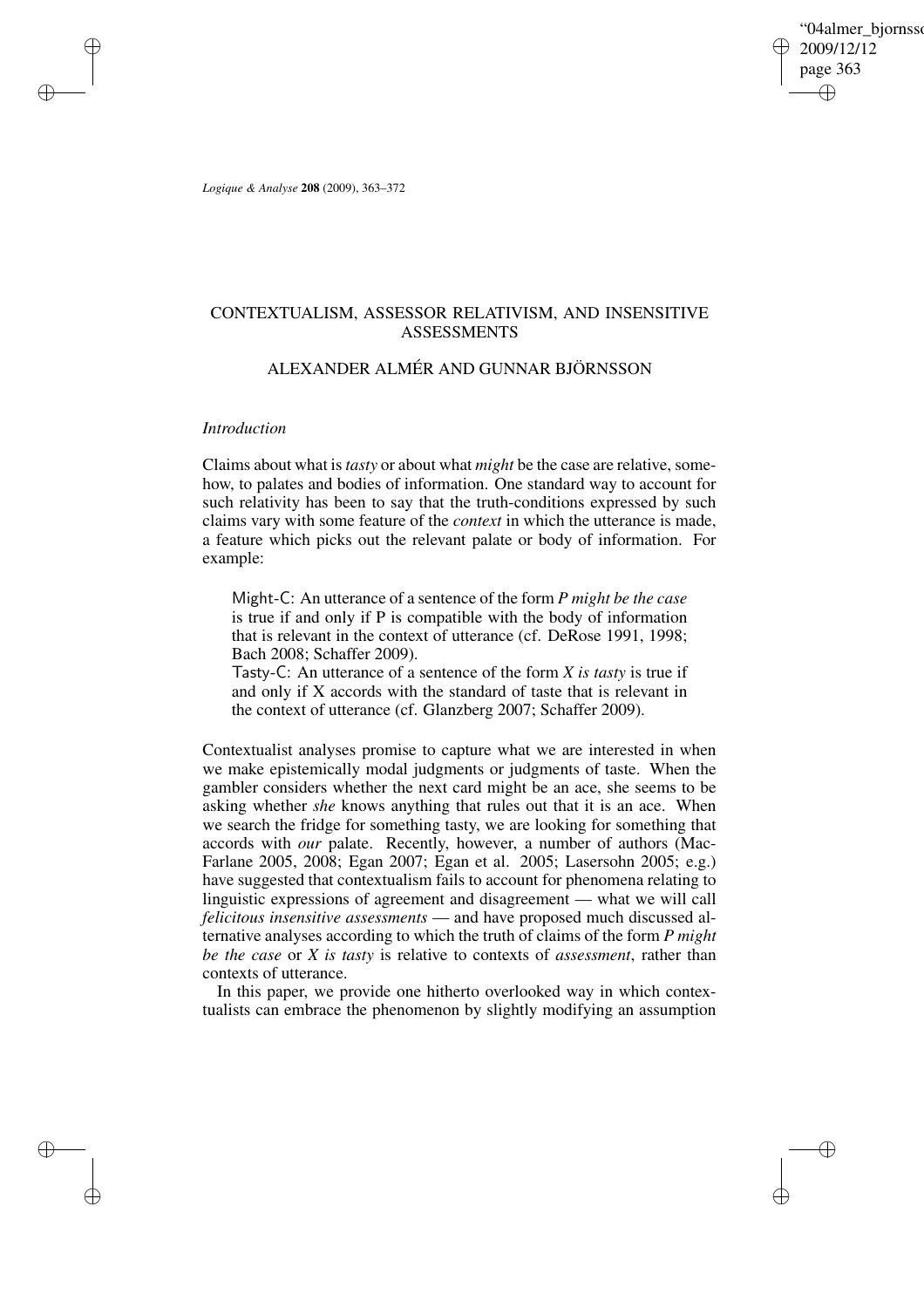"04almer\_biornsso 2009/12/12 page 364 ✐ ✐

✐

✐

#### 364 ALEXANDER ALMÉR AND GUNNAR BJÖRNSSON

that has remained in the background in most of the debate over contextualism and relativism. Finally, we briefly argue that the resulting contextualist account is at least as plausible as the relativist alternative and should be carefully considered before contextualism is abandoned for relativism.

### *The challenge: insensitive assessments and assessor-relativism*

The challenge against contextualism that we are concerned with builds on the existence of *felicitous insensitive assessments*. For "might" and "tasty", these are cases where (i) the speaker, S, has judged that something is the case based on information available to S in the context of utterance, or judged that something is tasty based on its accord with S's own palate, but where (ii) it is linguistically appropriate for an assessor, A, to assess S's judgment based on information available in A's context, or based on A's palate rather than based on information available in S's context or on S's palate. Here are some (apparent) examples:

## *Might:*

✐

✐

✐

✐

Alice has asked whether anyone has seen her keys. Bill, who left them in the car, answers:

(1) "The keys might be in the car."

Unknown to Alice and Bill, the neighbourhood girl, Emily, has just stolen the keys from the car and is hiding behind a bush, listening to the conversation. Here are two possible thoughts of hers in response to Bill's utterance:

(2) "No, they can't be, because I have them here."

(3) \*"That's true, but I have them here."

*Tasty:*

Sam, seen by the dining table in a television documentary:

(4) "Fish sticks are really tasty!"

Compare two possible comments by little John, who is watching the documentary and really dislikes fish sticks:

- (5) "No, they are disgusting!"
- $(6)$  \* "Yes, but they are disgusting!"

Assume that nothing Bill and Alice know rules out that the keys are in the car and assume that fish sticks really do accord with Sam's palate: then (1) and (4) seem true according to Might-C and Tasty-C. Still, the expressions of disagreement or denial of (2) and (5) seem felicitous; whereas the agreement expressed by (3) and (6) seem odd. This is contrary to what Might-C and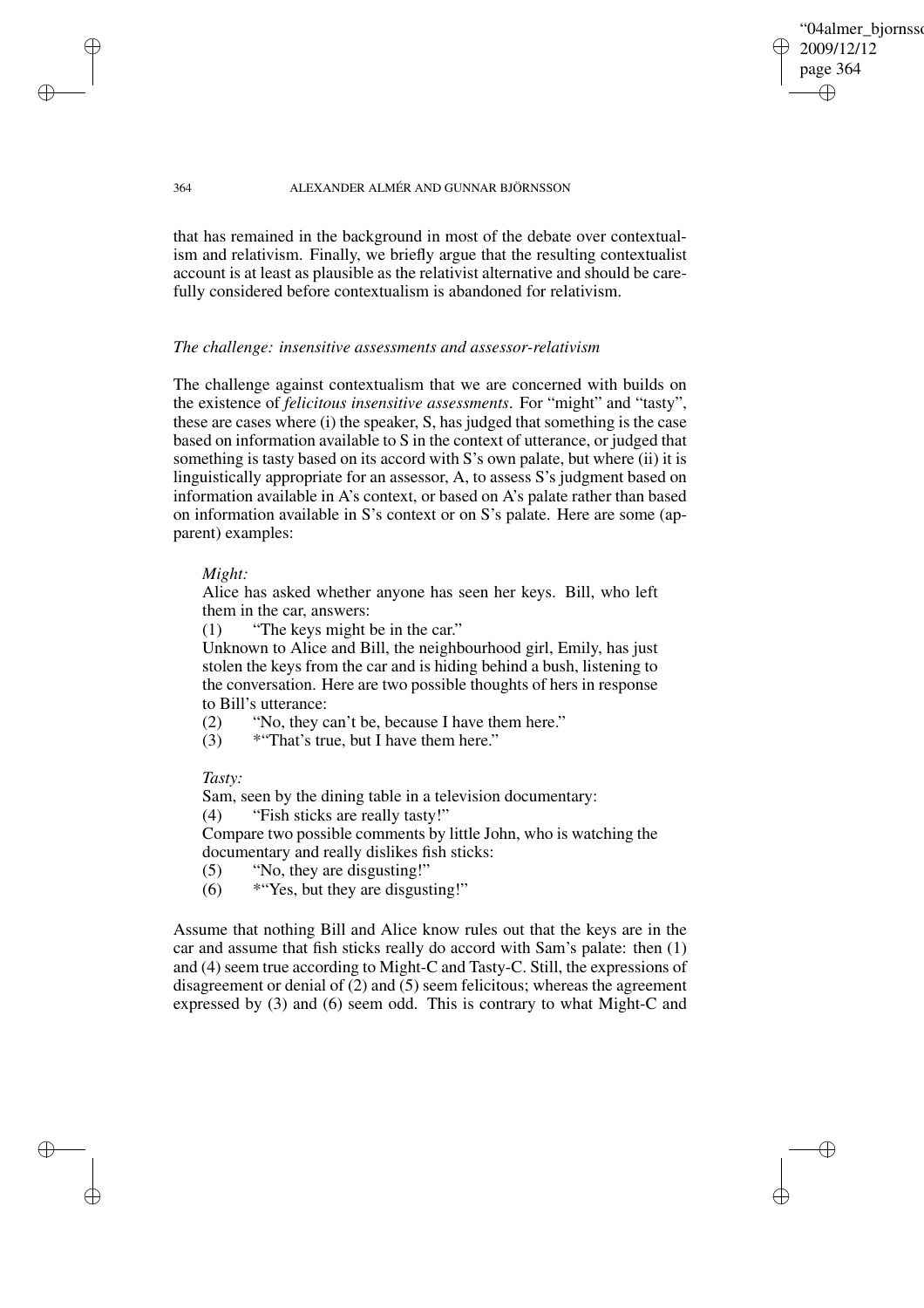✐

#### CONTEXTUALISM, ASSESSOR RELATIVISM, AND INSENSITIVE ASSESSMENTS 365

✐

✐

✐

✐

Tasty-C seem to predict. Moreover, caseslike these are easily multiplied, and can involve a variety of what we might call "assessment phrases", linguistic constructions that seem to imply assessments of utterances as true or false, and which are typically used to express agreement or disagreement with a stated or believed opinion: "that is true", "that is false", "you are wrong about that", "you are mistaken", "I was wrong", "I agree", "I disagree", "yes", "no", "she knows that" or "it is not the case that".<sup>1</sup>

"Relativists" like Andy Egan, John MacFarlane and Peter Lasersohn think that the best way to accommodate linguistically appropriate insensitive assessments is by introducing a notion of assessment-relative utterance truth. This allows for the following alternatives to Might-C and Tasty-C:

Might-R: An utterance of a sentence of the form *P might be the case* is true relative to a context of assessment if and only if P is compatible with the information available in that context (cf. MacFarlane 2005; Egan 2007).

Tasty-R: An utterance of a sentence of the form *X is tasty* is true relative to a context of assessment if and only if X accords with the standard of taste of that context. (cf. Lasersohn 2005).

That seems to straightforwardly account for insensitive assessments. When Bill has said that Alice's keys might be in the car and Emily says to herself, "No, they can't be, because I got them here", Emily's utterance seems felicitous because *Bill's utterance is false relative to Emily's information*. Similarly, John's rejection of Sam's claim that fish sticks are tasty seems felicitous because *fish sticks are not tasty according to John's standard*.

At the same time, the introduction of assessor-relative utterance truth changes a fundamental semantic concept and forces us to revise not only logic (MacFarlane 2005) but also a number of assumptions connecting semantic analysis to psychology and linguistic behaviour. For example, the conception of assertion as a speech act concerned with stating what is true at the context of utterance must be modified to fit the relativist framework (see Egan 2007 for a discussion); also the notion of disagreement, which is closely connected to that of assertion, must be redefined (see Macfarlane

<sup>&</sup>lt;sup>1</sup> As is generally acknowledged, some assessment phrases tend to produce less clear intuitions than others. In particular, many think that it would be less natural for Emily to reply by "That's false, I have them here." (e.g. von Fintel and Gillies 2008, p. 84). As Egan (2007, p. 4 n5) points out, that might well be due to a conversational implication that the speaker had performed bad reasoning.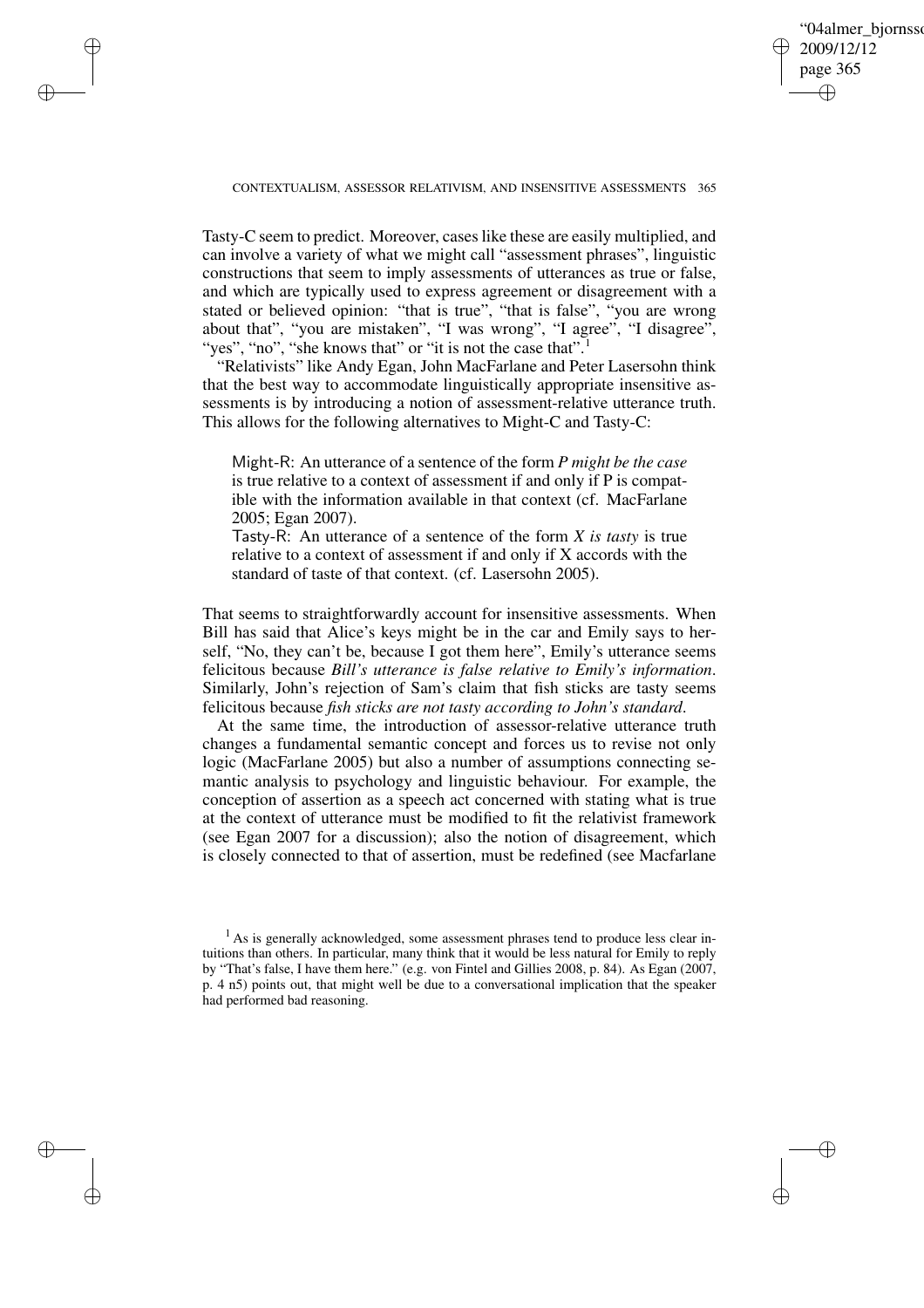"04almer\_biornsso 2009/12/12 page 366 ✐ ✐

✐

✐

#### 366 ALEXANDER ALMÉR AND GUNNAR BJÖRNSSON

 $2007$  for a discussion).<sup>2</sup> For these reasons, the adoption of a relativistic semantics is not a step that should be taken lightly.

#### *What is it to assess an utterance?*

✐

✐

✐

✐

If one is wary of assessment-relative truth and wants to defend contextualism, there are two ways one might want to go. The first is to deny that there *are* felicitous insensitive assessments and to explain away their appearance.<sup>3</sup> Since we think that there are such assessments, we want to explore the second: to show how they can be accommodated within contextualism.

What distinguishes contextualism from assessor-relativism is that it takes the truth-conditions of an utterance to be determined by some aspect of the context of utterance. That is why contextualism and insensitive assessments seem incompatible. But they are only incompatible given the following principle, which is a standard background assumption in much semantic theory, including the debate about insensitive assessments:

S-Assessment: When we assess utterances using various assessment phrases, we normally (barring confusion, misunderstanding, etc.) assess the satisfaction of their truth-conditions.<sup>4</sup>

<sup>2</sup> There are also linguistic phenomena that are less straightforwardly accounted for by relativism. See von Fintel and Gillies (2008); for attempts to accommodate these and other potentially troublesome phenomena within relativism, see MacFarlane (2008).

 $3$  Cappelen and Hawthorne (2009, ch. 4) suggest that a flexible traditional contextualist semantics will be able to explain away many alleged cases of felicitous insensitive assessments as actually being sensitive to the standard operative in the speaker context. Moreover, on their account, actual cases of well-informed speakers expressing insensitive assessments are examples of *infelicitous* assessments. To account for the prevalence of insensitive assessments among reasonably competent speakers, they invoke some sort of error theory (ibid., p. 115–121). Our suggestion in this paper will be that contextualists can accept that (some) such assessments are in perfect accord with linguistic practice and pragmatic purposes of conversation.

<sup>4</sup> Our arguments are cast solely in terms of truth-conditions, while most of the current debate over contextualism and relativism employs the distinction between propositional content and circumstances of evaluation (following Kaplan 1981). We gain two things by sticking to the less fine grained notion of truth-conditions. First, the presentation becomes much simpler since a lot of side issues can thereby be ignored. Secondly, and more importantly, that our main points can be stated and argued in purely truth-conditional terms proves that they hold for *all* instances of relativism and contextualism that satisfy these general truth-conditional characterizations.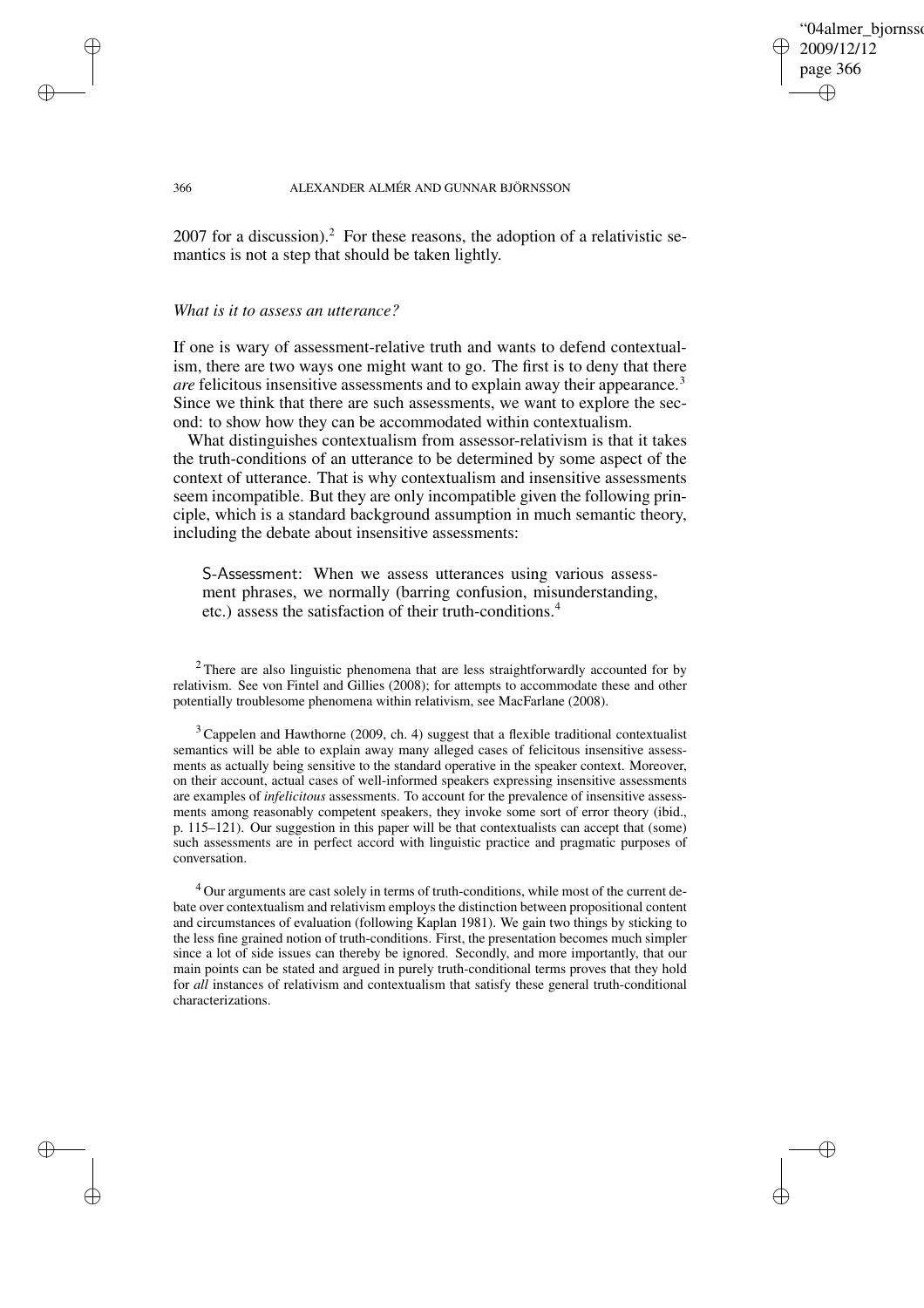✐

#### CONTEXTUALISM, ASSESSOR RELATIVISM, AND INSENSITIVE ASSESSMENTS 367

To accommodate insensitive assessments, contextualism needs a substitute for S-Assessment. Of course, for most domains of discourse, S-Assessment is a central and perfectly innocent assumption, which has gone largely unquestioned.<sup>5</sup> This doesn't mean that it should be immune to revision, but it means that contextualism needs a substitute that coincides with S-Assessment for most domains but departs from it in the right way in cases of insensitive assessments, and does so for non-*ad hoc* reasons. Preferably, the substitution should force fewer changes to logic, semantics and pragmatics than does relativism.

We think that there is a substitute that accomplishes just that, by introducing an element of context-dependence:

C-Assessment: When we assess utterances using various assessment phrases, we normally (barring confusion, misunderstanding, etc.) assess the satisfaction of the conditions that are made most salient by the utterances in the context of assessment.

First, C-Assessment is likely to capture all the central and innocent cases handled by S-Assessment. In normal cases of successful communication, an utterance will make most salient the truth-conditions of the utterance. Second, and for much the same reason, C-Assessment is not an *ad hoc* principle. It is very plausible independently of the role we think it plays in accommodating insensitive assessments in a contextualist, non-relativistic framework. Third, it has other applications than the relativist's favourite cases of insensitive assessments:

- (7) "I believe Anne did it."
- (8) "No, she couldn't have."
- (9) "I was amazed how much healthier Bob looked."
- $(10)$  "Yes, so was I."

✐

✐

✐

✐

The "No" of (8) is presumably rejecting the claim that Anne did it, not the claim that the speaker of (7) believes that she did it; the "Yes" of (10) is presumably assessing the claim that Bob looked healthier or perhaps that it is amazing how much healthier he looked, not the claim that the speaker of (9) was amazed. $6$  Finally, C-Assessment accounts for what goes on in the relativist's cases of insensitive assessment. For example, in assessing Bill's

<sup>5</sup> Kölbel (2009, p. 392) mentions it, but dismisses it without much discussion.

 $6$  Appealing to cases like (8) and (10), Kai von Fintel and Anthony Gillies (2008, pp. 82– 83) suggest that some insensitive assessments of *might-P* statements can be explained as assessments of P (*the keys are in the car*), not of the full modal claim (*the keys might be in*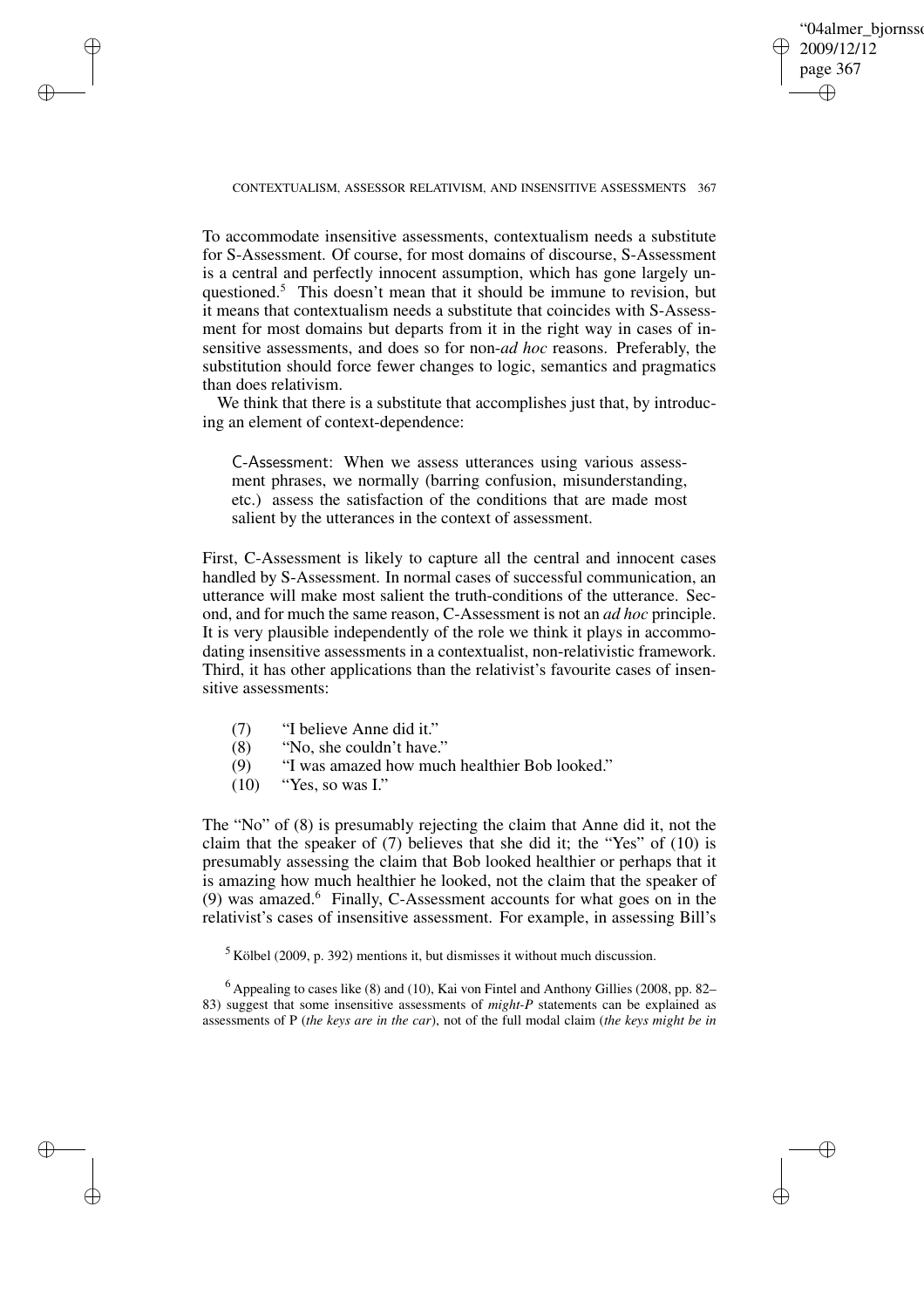'04almer\_biornsso 2009/12/12 page 368 ✐ ✐

✐

✐

#### 368 ALEXANDER ALMÉR AND GUNNAR BJÖRNSSON

utterance, Emily is assessing whether the keys' being in the car is compatible with *her* information, not with Bill's and Alice's because that is the condition that is made salient when Emily is assessing Bill's utterance.

Substituting C-Assessment for S-Assessment provides a non-*ad hoc* accommodation of insensitive assessments without the contortions of assessment-relative truth. But it raises three important worries. First, it might seem that assessing an utterance by assessing other truth-conditions than the truth-conditions of the utterance must involve some kind of mistake or bad faith. Second, it might seem that in disconnecting felicitous assessments of utterances using phrases like "yes", "no", "that's true" and so forth from the truth-conditions of utterances, we lose grip on what the truth-conditions of utterances *are*. Third, given C-Assessment and the existence of felicitous insensitive assessments, it seems that we can end up saying that utterances that are true are nevertheless felicitously assessed as false. That seems contradictory. The following three sections address these worries.

# *The pragmatics of insensitive assessments*

The first worry about C-Assessment is that assessing an utterance by assessing the satisfaction of truth-conditions *other* than those of the utterance would necessarily involve mistakes or bad faith. But whether it does, it seems, must depend on the *communicative purpose* of such assessments: the "public" purpose that governs such assessments and how addressees respond to them. If speakers and hearers take insensitive assessments to be concerned with the truth-conditions of the original utterance, mistakes or bad faith would indeed be involved. What is striking about these assessments, however, is that they are *not* concerned with assessing the (non-relative) truth-conditions the satisfaction of which the speaker was concerned to get across. Sam's concern was to get across that fish sticks accorded with Sam's taste; John's concern in assessing Sam's utterance was to assess whether fish sticks accorded with John's taste. Bill's concern was to get across that the keys' being in the car was compatible with what he (or he and Alice) knew at the time; Emily's concern was to state that it was incompatible with what *she* knew. Given that this divergence of concerns is common knowledge, insensitive assessments can be linguistically appropriate, involving no error or slight of hand.

One might of course ask *why* we see this divergence of concerns in some areas of discourse but not others. This, though, is everyone's question; the relativist needs an explanation of why utterances in these areas have

*the car*). We think that this covers at most a small sample of the cases that have impressed relativists. (In particular, it won't cover insensitive *agreements*.)

✐

✐

✐

✐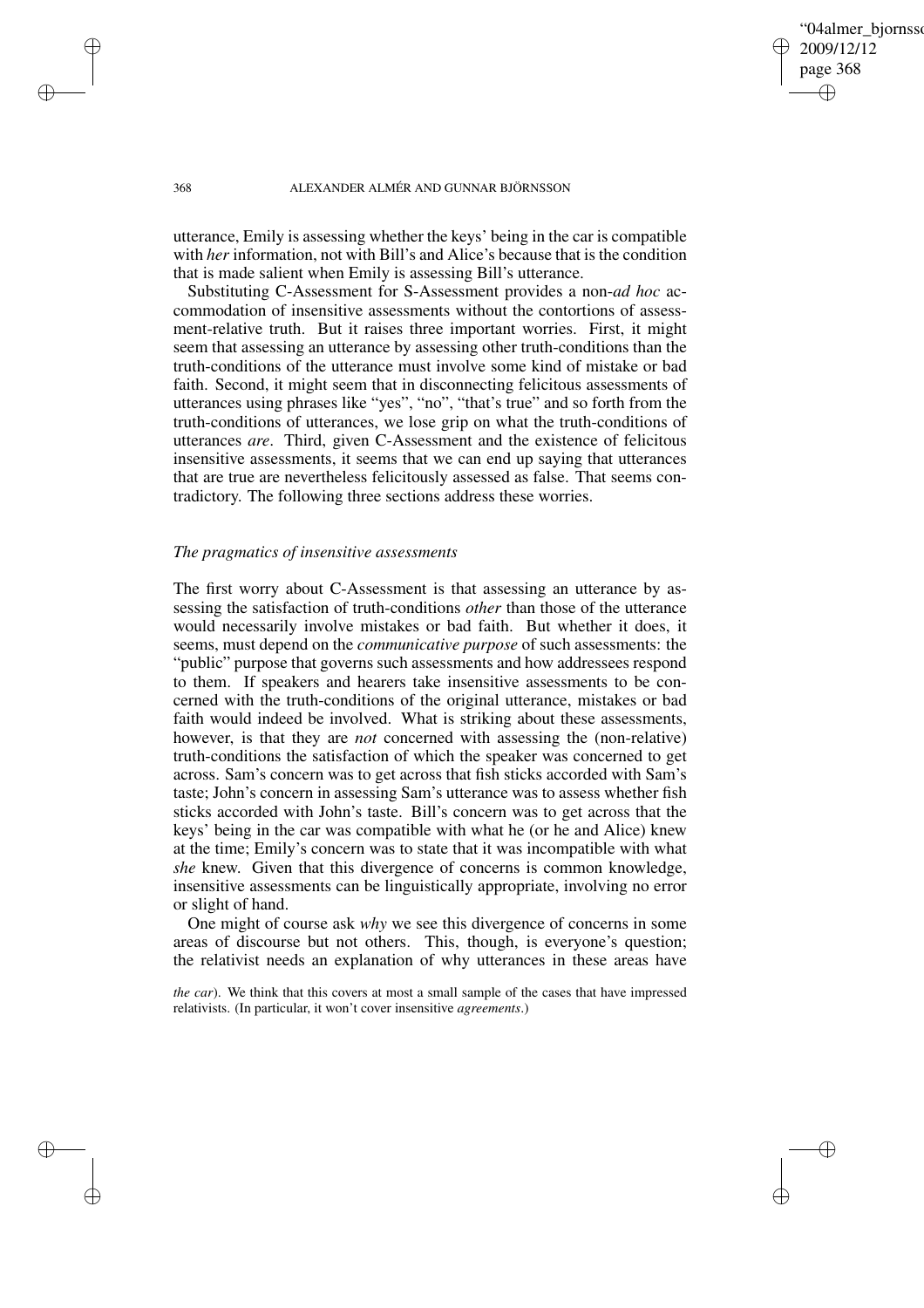✐

#### CONTEXTUALISM, ASSESSOR RELATIVISM, AND INSENSITIVE ASSESSMENTS 369

assessment-relative truth-conditions. Nevertheless, it might be easier to understand C-Assessment given a brief sketch of our preferred answer to that question, an answer equally available to relativists.<sup>7</sup>

✐

✐

✐

✐

We think that insensitive assessments are directed at utterance types such that (i) there is rarely any point to expressing assessments of the truth-conditions of such utterances and (ii) the utterances prompt attention to a closely related condition the satisfaction of which is relevant to assess. For example, relative to our primary interest in epistemic modals — as guides to action and belief formation under uncertainty — we have no interest in a proposition's compatibility with bodies of information less complete than that accessible to us at the time. For the purpose of directing our search for the keys, it is simply irrelevant that their being in the car is compatible with some body of information inferior to our own. This would be why, when Emily hears Bill say that the keys might be in the car, Bill's utterance makes most salient the condition that the keys' being in the car is compatible with information accessible in *Emily's* context. Similarly, since we tend to have privileged access to our own personal taste, it is typically pointless to assess the truth of expressions of personal taste, but frequently of interest to express one's own judgments of taste about the same thing. Though John probably understood that Sam expressed that fish sticks accord with Sam's taste, the assessment worth expressing by John concerned whether fish sticks accord with *John's* taste.<sup>8</sup>

This is a mere sketch of a pragmatic explanation, but it suffices to clarify the main point: that the communicative purpose of insensitive assessments might be to move the conversation forward by assessing the satisfaction of conditions other than those that the speaker was concerned to get across, rather than to go back and assess the satisfaction of conditions that concerned the speaker. If this purpose is understood by assessors and

 $7$  For relativist attempts to explain the existence of why certain areas of discourse have a relativistic semantics, see (Egan 2007; MacFarlane 2007). The explanation sketched here is developed more fully in Almér and Björnsson (2009) and applied in Almér (2007) and Björnsson & Finlay (2009).

 $8$  Although "X is tasty" and "It might be that X" admit or call for insensitive assessments, the same isn't true about "I like the taste of X" or "X is compatible with what we know", even though the truth-conditions the satisfaction of which the speaker is concerned to communicate using the two sentences might be exactly the same. One of several possible explanations for this difference is that only the latter involve a separate explicit term ("I", "we") specifically signifying the element that differs between the truth-conditions of the utterance and the closely related truth-conditions involving the assessor rather than the speaker or parties of the conversation, thus preserving the salience of the former truth-conditions in spite of pragmatic pressures.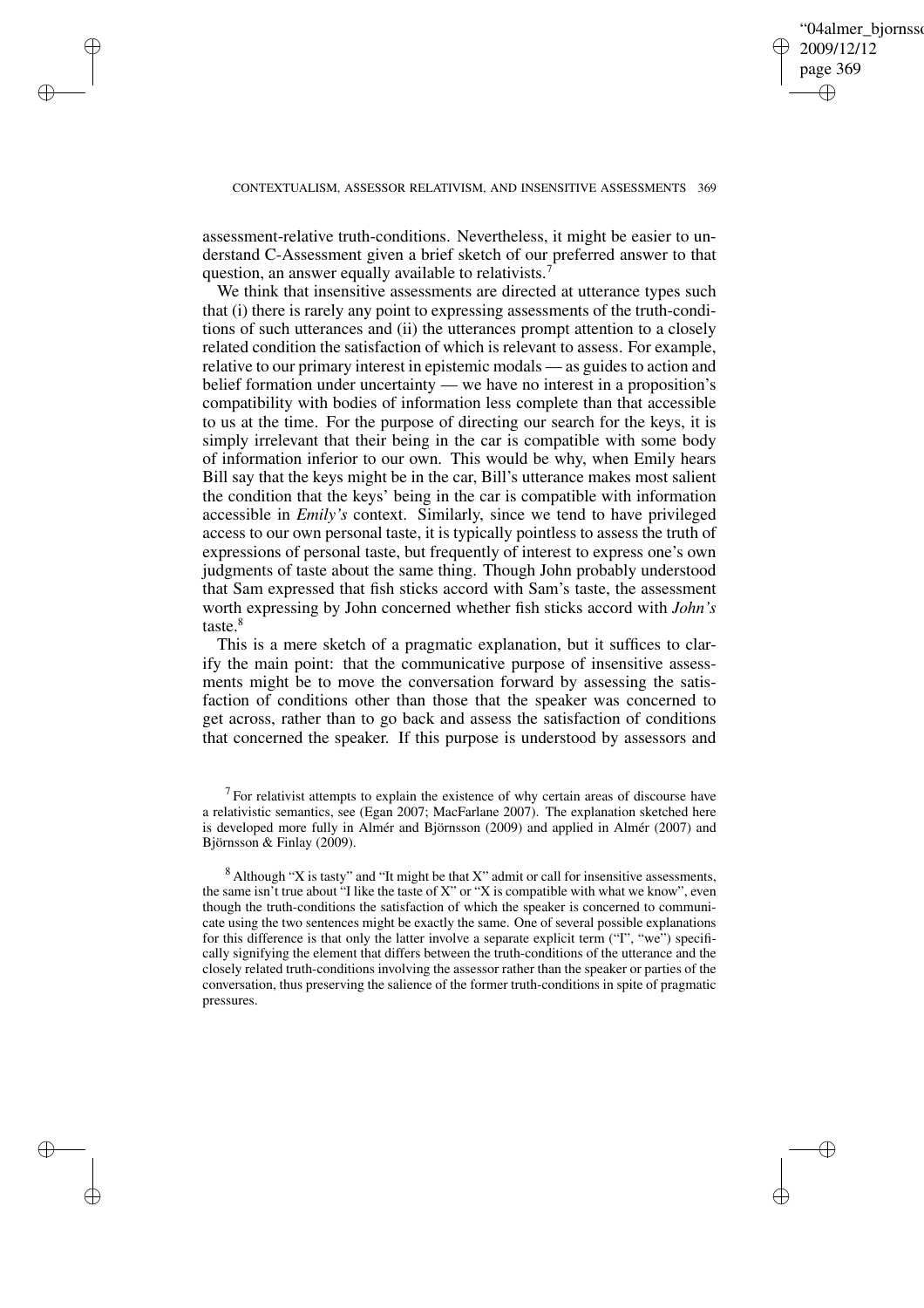'04almer\_biornsso 2009/12/12 page 370 ✐ ✐

✐

✐

#### 370 ALEXANDER ALMÉR AND GUNNAR BJÖRNSSON

their audience, there need not be any error or slight of hand involved. Relativists accommodate this phenomenon by introducing assessment-relative truth-conditions for utterances; we have suggested that contextualists can substitute C-Assessment for S-Assessment.

### *Utterance truth and speaker concerns*

The second worry about C-Assessment was that the disconnect between (a) felicitous assessments of utterances and (b) truth-conditions of the same utterances removes our sense of what those truth-conditions are. To fully take care of this worry, we would need an explicit characterization of the truth-conditions of utterances; here, a clear enough outline of such a characterization will have to suffice. One plausible suggestion is that *the truthconditions of an utterance are those that guide its production and conversational uptake by addressees in normal cases of successful communication*. Typically, these will be the conditions that are tightly enough connected to the lexical meaning of the sentence uttered and the satisfaction of which speakers are concerned to get across to hearers. (Exactly how to identify these conditions is of course a vexed issue involving the interplay of lexical meaning and pragmatic processes that govern the determination of contextually determined elements of truth-conditions, but the details are not important here.) As we saw in the previous section, these are just the sorts of truth-conditions that come apart from what assessors are concerned with in cases of felicitous insensitive assessments.

# *True but felicitously assessed as false*

Given C-Assessment, some cases of insensitive assessment are cases where true utterances are felicitously rejected or assessed as false. At a first glance, that might look like a contradiction. However, *everyone* who is doing truthconditional semantics should distinguish between the semanticist's notion of utterance truth and the everyday uses of assessment phrases, including "true". Semantic analyses need to be cast in notions with stable theoretical contents, but ordinary language typically adapts in flexible ways to varying communicative purposes depending on context. From the contextualist's perspective, cases where *utterances are true in the semanticists sense* but felicitously rejected or called "false", such as (2), (5) and (8), are merely one among many examples of this. The semanticist's notion of utterance truth is geared towards explaining the production and conversational uptake by addressees in normal cases of successful communication; everyday

✐

✐

✐

✐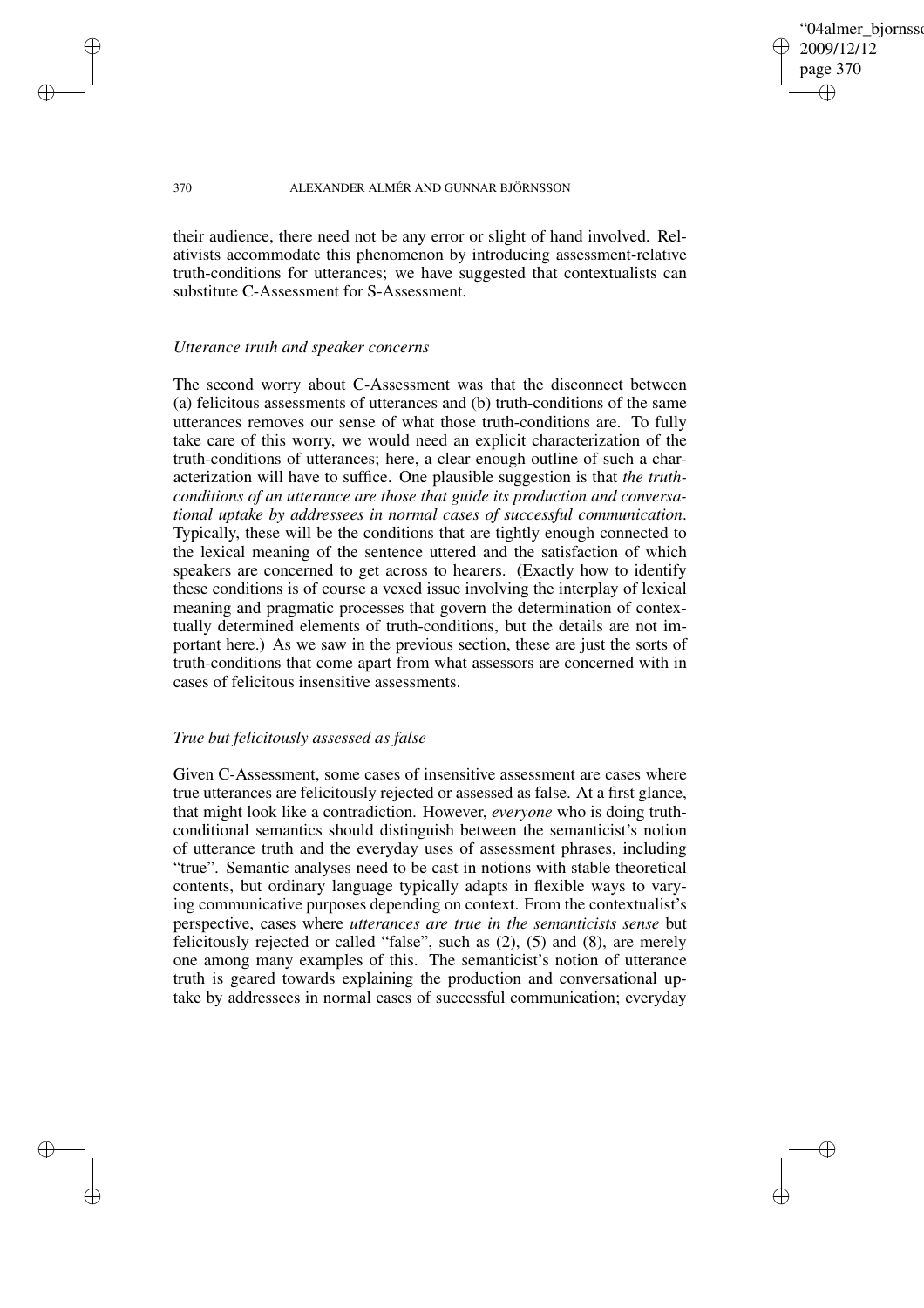✐

#### CONTEXTUALISM, ASSESSOR RELATIVISM, AND INSENSITIVE ASSESSMENTS 371

assessments of utterances are also often concerned with those very truthconditions, but sometimes direct our interest towards related but different conditions.

## *Conclusion*

✐

✐

✐

✐

We have argued that contextualist analyses can accommodate insensitive assessments of the sort that has been taken to support assessor relativism. To avoid unnecessary complications, we have ignored subtle differences between forms of contextualism or relativism that take contextually determined elements (standards of taste, bodies of information) to be part of the contents or propositions expressed by utterances, and those that take them to be part of the circumstances relative to which we should evaluate the proposition expressed when assessing the truth-value of the utterance.<sup>9</sup> We have also ignored a recent and very interesting attempt by Berit Brogaard (2008) to give a contextualist account of insensitive assessments in moral discourse by understanding contextually determined standards as part of the circumstances of evaluation and providing an intriguing account of indirect discourse. The reason for this is that the rationale for the contextualist strategy developed here is independent of such details: by substituting C-Assessment for S-Assessment, the contextualist achieves by local modification of semantic theory what the relativist handles by introducing a relativistic notion of utterance truth and modifying related central semantic notions. We take it that, all else being equal, this is a reason to prefer a contextualist account.<sup>10</sup>

> University of Gothenburg E-mail: alexander.almer@filosofi.gu.se gunnar.bjornsson@filosofi.gu.se

## **REFERENCES**

# Almér, A. 2007. *Naturalising Intentionality: Inquiries into Realism and Relativism*, Acta Universitatis Gothoburgensis.

<sup>9</sup> For an overview of some of the options, see Cappelen (2008), MacFarlane (2009) and Schaffer (2009).

<sup>10</sup> Dag Westerståhl and Ragnar Francén provided valuable comments on a late draft of this paper. We also thank participants of the VAF 2009 conference in Tilburg and the May 2009 Pragmatics, Semantics, and Systematicity workshop in Stockholm for comments on earlier versions.